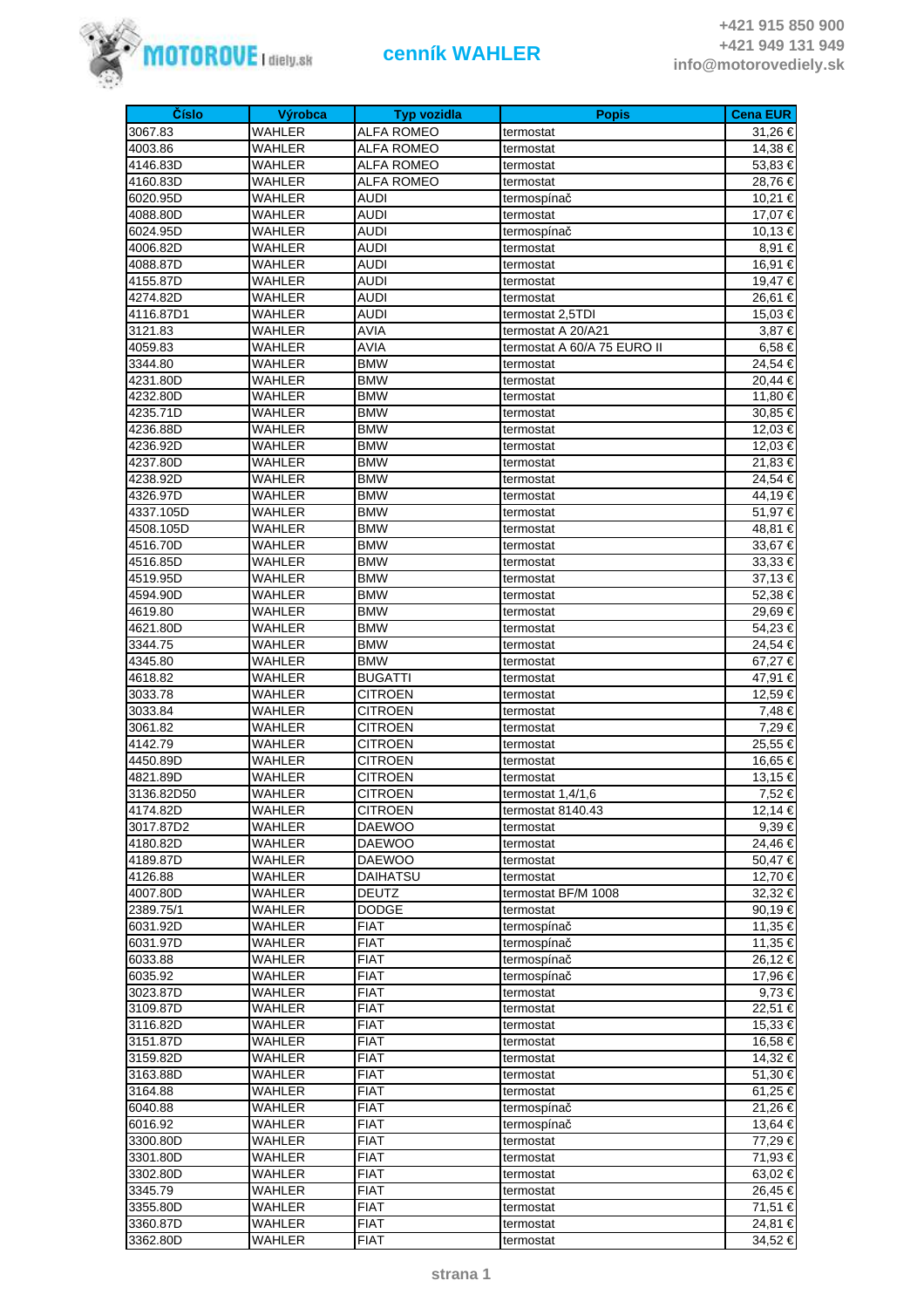

| 3373.80D   | WAHLER        | <b>FIAT</b>      | termostat                    | 72,84 €    |
|------------|---------------|------------------|------------------------------|------------|
| 3378.80    | WAHLER        | <b>FIAT</b>      | termostat                    | 61,60 €    |
| 3383.87    | WAHLER        | <b>FIAT</b>      | termostat                    | 29,13 €    |
| 3431.80D   | WAHLER        | <b>FIAT</b>      | termostat                    | 27,04 €    |
| 3481.88D   | WAHLER        | <b>FIAT</b>      | termostat                    | 51,99€     |
| 3484.87D   | WAHLER        | <b>FIAT</b>      | termostat                    | 22,10 €    |
|            |               |                  |                              |            |
| 3485.87D   | WAHLER        | <b>FIAT</b>      | termostat                    | 24,36 €    |
| 4008.74D   | WAHLER        | <b>FIAT</b>      | termostat                    | 10,51 €    |
| 4008.79D   | WAHLER        | <b>FIAT</b>      | termostat                    | 10,37 €    |
| 4022.82D1  | WAHLER        | <b>FIAT</b>      | termostat                    | 9,05 €     |
| 4033.82D   | WAHLER        | <b>FIAT</b>      | termostat                    | 31,91 €    |
| 4091.82    | WAHLER        | <b>FIAT</b>      | termostat                    | 14,62 €    |
| 410007.87D | WAHLER        | <b>FIAT</b>      | termostat                    | 22,13 €    |
| 4151.79D   | WAHLER        | <b>FIAT</b>      | termostat                    | 15,73 €    |
| 4246.80D   | WAHLER        | <b>FIAT</b>      | termostat                    | 60,76€     |
| 4247.80D   | WAHLER        | <b>FIAT</b>      | termostat                    | 72,73 €    |
|            |               |                  |                              |            |
| 4434.80D   | WAHLER        | <b>FIAT</b>      | termostat                    | 78,82 €    |
| 4436.80D   | WAHLER        | <b>FIAT</b>      | termostat                    | 81,36 €    |
| 3022.87D   | WAHLER        | <b>FIAT</b>      | termostat                    | 14,72 €    |
| 3103.79    | WAHLER        | <b>FIAT</b>      | termostat                    | 14,37 €    |
| 3343.80D   | WAHLER        | <b>FIAT</b>      | termostat                    | 60,00 €    |
| 3351.85    | WAHLER        | <b>FIAT</b>      | termostat                    | 36,99€     |
| 3004.74    | WAHLER        | <b>FORD</b>      | termostat                    | 6,51 €     |
| 3021.92D50 | WAHLER        | <b>FORD</b>      | termostat                    | 7,59 €     |
| 3053.75    | WAHLER        | <b>FORD</b>      | termostat                    | 12.81 €    |
|            |               |                  |                              |            |
| 3100.88D   | WAHLER        | FORD             | termostat                    | 11,14 €    |
| 3100.92D   | WAHLER        | <b>FORD</b>      | termostat                    | 13.05 €    |
| 3497.88D   | WAHLER        | <b>FORD</b>      | termostat                    | 16,01 €    |
| 4256.92D50 | WAHLER        | <b>FORD</b>      | termostat                    | 7,69 €     |
| 4457.82D   | WAHLER        | <b>FORD</b>      | termostat                    | 8,00 €     |
| 4483.82D   | WAHLER        | <b>FORD</b>      | termostat                    | 18,58 €    |
| 3021.88    | WAHLER        | <b>FORD</b>      | termostat $1,3/1,6$          | 7,59 €     |
| 4270.88D   | WAHLER        | <b>FORD</b>      | termostat 1,6 16V/1,8D       | 10,41 €    |
| 4269.78    | <b>WAHLER</b> | <b>HONDA</b>     | termostat                    | 15,24 €    |
| 3119.82    | WAHLER        | <b>HONDA</b>     | termostat 1,6/2,0            | 4,59 €     |
|            | WAHLER        | CHRYSLER         |                              | 5,81 €     |
| 3000.90    |               |                  | termostat                    |            |
| 3004.88    | WAHLER        | <b>CHRYSLER</b>  | termostat                    | 6,51 €     |
| 4158.80D   | WAHLER        | <b>CHRYSLER</b>  | termostat                    | 17,40 €    |
| 4341.80    | WAHLER        | CHRYSLER         | termostat 2,5TD              | 61,04 €    |
| 3004.82    | WAHLER        | <b>INNOCENTI</b> | termostat                    | 7,66 €     |
| 4022.82D   | WAHLER        | <b>ISUZU</b>     | termostat                    | $9,15 \in$ |
| 7497D      | <b>WAHLER</b> | <b>IVECO</b>     | hrdlo klapky F1AE 0481       | 335,82€    |
| 4105.75D   | WAHLER        | <b>IVECO</b>     | termostat                    | 9,74 €     |
| 4105.79D   | <b>WAHLER</b> | <b>IVECO</b>     | termostat                    | $9,74 \in$ |
| 4162.79D   | <b>WAHLER</b> | <b>IVECO</b>     | termostat                    | 12,88 €    |
| 4166.79D   | <b>WABCO</b>  | <b>IVECO</b>     | termostat 8040/8060          | 14,62 €    |
|            |               | <b>IVECO</b>     |                              |            |
| 4174.79D   | WAHLER        |                  | termostat 8140.              | 11,24 €    |
| 4163.79D   | WAHLER        | <b>IVECO</b>     | termostat 8210/8280          | 17,05 €    |
| 4165.79    | <b>WAHLER</b> | <b>IVECO</b>     | termostat 8210/8460/bez těs. | 21,23 €    |
| 4165.79D   | WAHLER        | <b>IVECO</b>     | termostat 8210/8460/s těs.   | 21,23 €    |
| 4163.74D   | WAHLER        | <b>IVECO</b>     | termostat 8280.42            | 18,79 €    |
| 410608.86D | WAHLER        | <b>IVECO</b>     | termostat F2BE               | $0,00 \in$ |
| 410763.82D | <b>WAHLER</b> | <b>IVECO</b>     | termostat F2BE               | $0,00 \in$ |
| 4619.86    | WAHLER        | <b>IVECO</b>     | termostat F2BE               | 27,49€     |
| 4622.82    | WAHLER        | <b>IVECO</b>     | termostat F2BE               | $0.00 \in$ |
| 4417.81D   | WAHLER        | <b>IVECO</b>     | termostat F4AE 0481/0681     | 15,94 €    |
|            |               | <b>IVECO</b>     |                              |            |
| 410758.83D | WAHLER        |                  | termostat MIDR/Kit           | $0,00 \in$ |
| 7631D      |               | <b>IVECO</b>     | ventil AGR/EGR               | 247,08€    |
| 100928     | WAHLER        | <b>IVECO</b>     | tesnenie termostatu          | $0.00 \in$ |
| 119080     | WAHLER        | <b>IVECO</b>     | tesnenie termostatu          | $0.00 \in$ |
| 120213     | WAHLER        | <b>IVECO</b>     | tesnenie termostatu          | $0,00 \in$ |
| 3333.87    | WAHLER        | LADA             | termostat $1,1/1,3$          | 27,94 €    |
| 3336.83    | <b>WAHLER</b> | LADA             | termostat 1,2/1,3/1,5/1,6    | 27,67 €    |
| 3338.80    | WAHLER        | LADA             | termostat 1,6                | 49,24 €    |
| 3109.82D   | WAHLER        | LANCIA           | termostat                    | 20,85 €    |
| 3352.80    | WAHLER        | LANCIA           | termostat                    | 29,55 €    |
|            |               |                  |                              |            |
| 3356.80D   | <b>WAHLER</b> | <b>LANCIA</b>    | termostat                    | 49,83 €    |
| 3366.80D   | WAHLER        | <b>LANCIA</b>    | termostat                    | 46,42 €    |
| 4079.83    | WAHLER        | LIAZ             | termostat KAROSA             | 5,74 €     |
| 4079.76    | WAHLER        | LIAZ             | termostat LIAZ               | 5,74 €     |
| 4150.71D50 | WAHLER        | <b>MAN</b>       | termostat                    | 11,14 €    |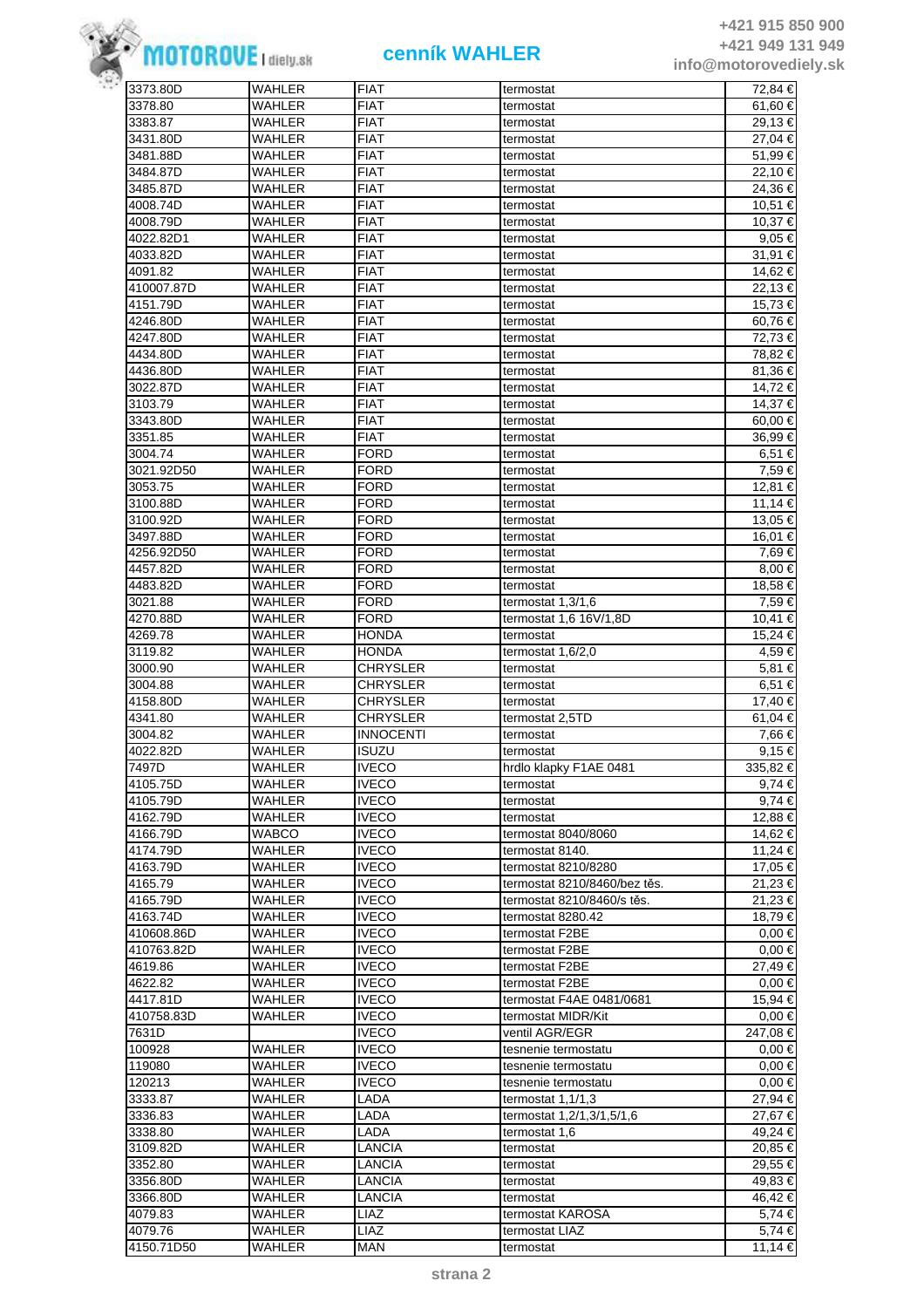

| 4375.80    | <b>WAHLER</b> | <b>MAN</b>        | termostat                  | 43,50 €    |
|------------|---------------|-------------------|----------------------------|------------|
| 4371.80    | <b>WAHLER</b> | <b>MAN</b>        | termostat                  | 72,52 €    |
| 4373.70    | WAHLER        | <b>MAN</b>        | termostat                  | 66,82 €    |
|            |               |                   |                            |            |
| 4671.80/1  | WAHLER        | <b>MAN</b>        | termostat                  | 276,66 €   |
| 4684.70/1  | WAHLER        | <b>MAN</b>        | termostat                  | 241,86 €   |
| 4684.80/1  | WAHLER        | <b>MAN</b>        | termostat                  | 241,86 €   |
| 4684.83/1  | WAHLER        | <b>MAN</b>        | termostat                  | 241,86 €   |
| 4685.83/1  | WAHLER        | MAN               | termostat                  | 273,18 €   |
| 4150.79D50 | WAHLER        | <b>MAN</b>        | termostat D 0226/0826/0836 | 11,14 €    |
|            |               | <b>MAN</b>        |                            |            |
| 4150.83D50 | WAHLER        |                   | termostat D 0824/0826      | 11,14 €    |
| 3119.82D3  | WAHLER        | <b>MAZDA</b>      | termostat                  | 6,99€      |
| 3119.88D3  | <b>WAHLER</b> | <b>MAZDA</b>      | termostat                  | 7,13€      |
| 3498.88D   | WAHLER        | <b>MAZDA</b>      | termostat                  | 22,41 €    |
| 3499.82D   | WAHLER        | <b>MAZDA</b>      | termostat                  | 27,25 €    |
| 3499.88D   | WAHLER        | <b>MAZDA</b>      | termostat                  | 27,25 €    |
|            |               |                   |                            |            |
| 4639.82D   | WAHLER        | <b>MAZDA</b>      | termostat                  | 21,58 €    |
| 4078.92D   | WAHLER        | <b>MERCEDES</b>   | termostat                  | 10,41 €    |
| 3000.80    | WAHLER        | <b>MERCEDES</b>   | termostat                  | 5,81 €     |
| 3457.90D   | WAHLER        | <b>MERCEDES</b>   | termostat                  | 22,38 €    |
| 4049.80D   | WAHLER        | <b>MERCEDES</b>   | termostat                  | 10,37 €    |
| 4049.80D1  | WAHLER        | <b>MERCEDES</b>   | termostat                  | 10,79 €    |
|            |               |                   |                            |            |
| 4064.75D   | WAHLER        | <b>MERCEDES</b>   | termostat                  | 16,63 €    |
| 4078.71D   | WAHLER        | <b>MERCEDES</b>   | termostat                  | 10,41 €    |
| 4078.87D   | WAHLER        | <b>MERCEDES</b>   | termostat                  | 10,41 €    |
| 4117.80D   | WAHLER        | <b>MERCEDES</b>   | termostat                  | 18,55 €    |
| 4137.80D   | WAHLER        | <b>MERCEDES</b>   | termostat                  | 24,12 €    |
|            |               |                   |                            |            |
| 4176.80D   | WAHLER        | <b>MERCEDES</b>   | termostat                  | 12,84 €    |
| 4233.84D   | WAHLER        | <b>MERCEDES</b>   | termostat                  | 27,53 €    |
| 4275.87D   | WAHLER        | <b>MERCEDES</b>   | termostat                  | 21,37 €    |
| 4276.87D   | WAHLER        | <b>MERCEDES</b>   | termostat                  | 20,78 €    |
| 4278.80D   | <b>WAHLER</b> | <b>MERCEDES</b>   | termostat                  | 24,74 €    |
|            | WAHLER        | <b>MERCEDES</b>   |                            |            |
| 4279.87D   |               |                   | termostat                  | 22,93 €    |
| 4280.80D   | WAHLER        | <b>MERCEDES</b>   | termostat                  | 25,09€     |
| 4281.87D   | WAHLER        | <b>MERCEDES</b>   | termostat                  | 19,04 €    |
| 4286.87D   | WAHLER        | <b>MERCEDES</b>   | termostat                  | 21,40 €    |
| 4287.92D   | WAHLER        | <b>MERCEDES</b>   | termostat                  | 31,22 €    |
| 4298.87D   | WAHLER        | <b>MERCEDES</b>   | termostat                  | 18,97 €    |
|            |               |                   |                            |            |
| 4517.87D   | WAHLER        | <b>MERCEDES</b>   | termostat                  | 50.01 €    |
| 4619.75    | WAHLER        | <b>MERCEDES</b>   | termostat                  | 27,49 €    |
| 4105.83D   | WAHLER        | <b>MERCEDES</b>   | termostat OM 354/356       | 10,82 €    |
| 4105.71D   | <b>WAHLER</b> | <b>MERCEDES</b>   | termostat OM 440/442       | 10,82 €    |
| 4176.85D   | WAHLER        | <b>MERCEDES</b>   | termostat OM 601/602       | 12,84 €    |
| 4280.85D   | WAHLER        |                   |                            | 25.40 €    |
|            |               | <b>MERCEDES</b>   | termostat OM 601/602       |            |
| 4453.87D   | WAHLER        | <b>MERCEDES</b>   | termostat OM 611/612       | 38,80 €    |
| 7396D      |               | <b>MERCEDES</b>   | ventil AGR/EGR             | 852,60 €   |
| 7504D      |               | <b>MERCEDES</b>   | ventil AGR/EGR             | 334,08 €   |
| 7234D      | WAHLER        | <b>MERCEDES</b>   | ventil AGR/EGR 1,7CDI      | 114,14 €   |
| 7206D      | WAHLER        | <b>MERCEDES</b>   | ventil AGR/EGR 2,2Cdi      | 183,05 €   |
|            |               |                   |                            |            |
| 7389D      | WAHLER        | <b>MERCEDES</b>   | ventil AGR/EGR 2,2CDI      | 303,80 €   |
| 7159D      | <b>WAHLER</b> | <b>MERCEDES</b>   | ventil AGR/EGR 2,3D        | 151,73 €   |
| 7256D      | WAHLER        | <b>MERCEDES</b>   | ventil AGR/EGR 2,7CDI      | 591,60 €   |
| 7353D      | WAHLER        | <b>MERCEDES</b>   | ventil AGR/EGR OM 646/648  | 478,92 €   |
| 3119.82D4  | WAHLER        | <b>MITSUBISHI</b> | termostat                  | 6,47 €     |
| 3119.88D4  | WAHLER        | <b>MITSUBISHI</b> |                            | 6,47 €     |
|            |               |                   | termostat                  |            |
| 4637.82D   | WAHLER        | <b>MITSUBISHI</b> | termostat                  | 18,20 €    |
| 4638.76D   | WAHLER        | <b>MITSUBISHI</b> | termostat                  | 19,21 €    |
| 4638.82D   | WAHLER        | <b>MITSUBISHI</b> | termostat                  | 19,21 €    |
| 2391.75    | WAHLER        | <b>MWM</b>        | termostat                  | 68,56 €    |
| 2393.75    | WAHLER        | <b>MWM</b>        | termostat D-226            | 102,83 €   |
|            |               | <b>NISSAN</b>     |                            |            |
| 3118.82D1  | WAHLER        |                   | termostat                  | 9,05 €     |
| 3118.88D1  | WAHLER        | <b>NISSAN</b>     | termostat                  | $9,05 \in$ |
| 3118.92D1  | WAHLER        | <b>NISSAN</b>     | termostat                  | 9,05 €     |
| 3044.90D1  | WAHLER        | <b>NISSAN</b>     | termostat                  | 7,13 €     |
| 3478.82D   | WAHLER        | <b>NISSAN</b>     | termostat                  | 17,64 €    |
| 4634.76    | WAHLER        | <b>NISSAN</b>     | termostat                  | 16,84 €    |
|            |               |                   |                            |            |
| 4635.76    | WAHLER        | <b>NISSAN</b>     | termostat                  | 19,70 €    |
| 6031.88D   | <b>WAHLER</b> | OPEL              | termospínač                | 10,51 €    |
| 3017.87D50 | WAHLER        | OPEL              | termostat                  | 7,45 €     |
| 3017.92D50 | WAHLER        | OPEL              | termostat                  | 7,45 €     |
| 3116.89D   | WAHLER        | OPEL              | termostat                  | 15,94 €    |
|            |               |                   |                            |            |
| 6031.100D  | WAHLER        | OPEL              | termospínač                | 10,51 €    |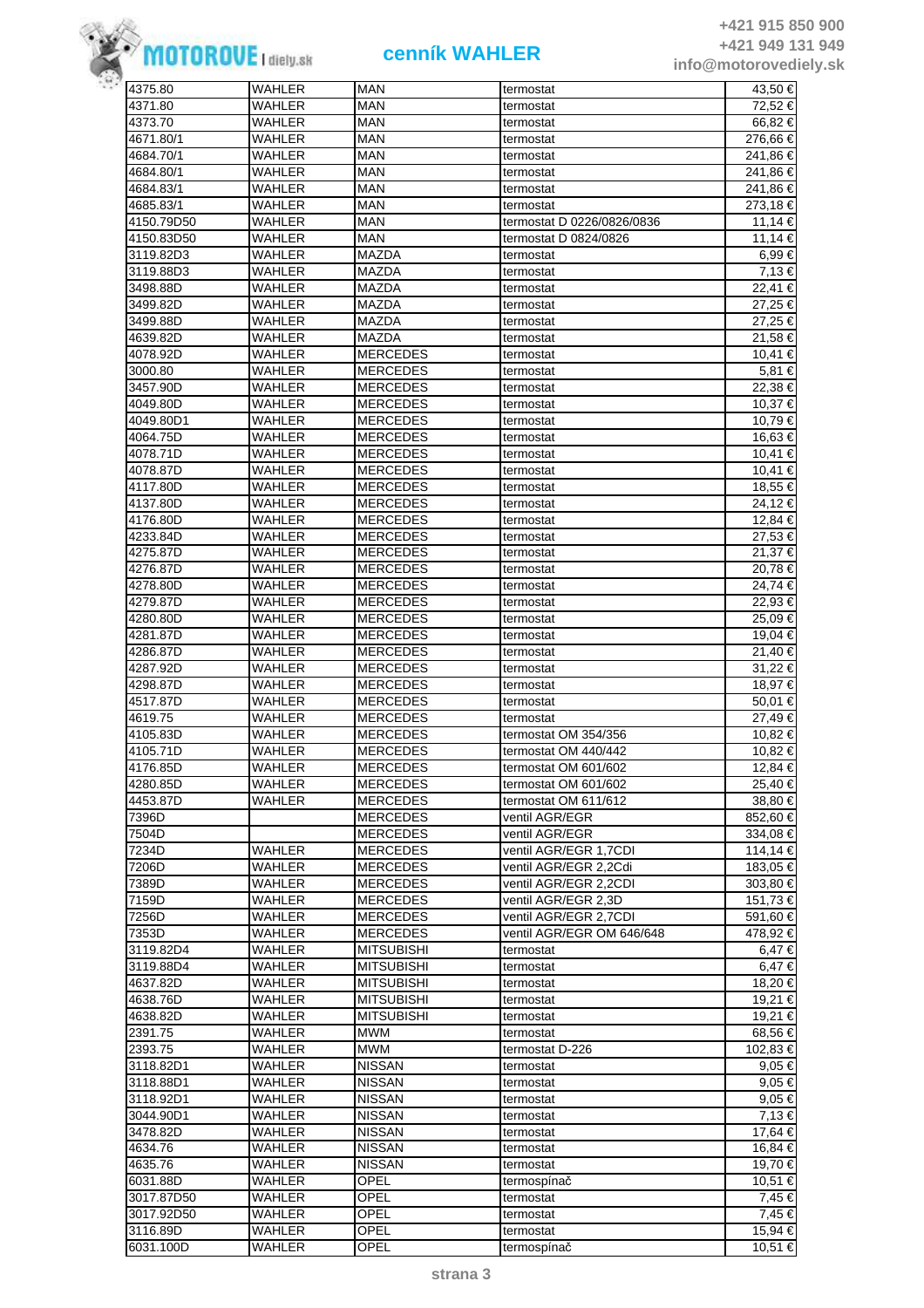

| 6031.105D  | WAHLER        | OPEL           | termospínač               | 10,51 €     |
|------------|---------------|----------------|---------------------------|-------------|
| 3054.87D50 | <b>WAHLER</b> | OPEL           | termostat                 | 8,14 €      |
| 3054.92D50 | WAHLER        | OPEL           | termostat                 | 8.14 €      |
| 3468.88D   | WAHLER        | OPEL           | termostat                 | 16,74 €     |
| 4078.79D   | WAHLER        | OPEL           | termostat                 | 10,41 €     |
| 4115.92D   | WAHLER        | OPEL           | termostat                 | 8,70€       |
|            |               | OPEL           |                           | 12,74 €     |
| 4144.82D   | WAHLER        |                | termostat                 |             |
| 4164.92D   | WAHLER        | OPEL           | termostat                 | 14,23 €     |
| 4168.92D   | WAHLER        | OPEL           | termostat                 | 18,27 €     |
| 4175.92D   | WAHLER        | OPEL           | termostat                 | 37,76€      |
| 4177.92D   | WAHLER        | OPEL           | termostat                 | 28.71 €     |
| 4178.92D   | WAHLER        | OPEL           | termostat                 | 25,40 €     |
| 4188.92D   | WAHLER        | OPEL           | termostat                 | 48,30 €     |
|            |               |                |                           |             |
| 4192.92D   | WAHLER        | OPEL           | termostat                 | 35,64 €     |
| 4207.92D   | WAHLER        | OPEL           | termostat                 | 90,86€      |
| 4208.92D   | WAHLER        | OPEL           | termostat                 | 44,47 €     |
| 4242.92D   | WAHLER        | OPEL           | termostat                 | 35,88 €     |
| 4255.82D   | WAHLER        | OPEL           | termostat                 | 7,41 €      |
| 4255.87D   | WAHLER        | OPEL           | termostat                 | $7,41$ €    |
| 4255.92D   | WAHLER        | OPEL           | termostat                 | 7,41 €      |
| 4297.92D   | WAHLER        | OPEL           |                           | 49,56 €     |
|            |               |                | termostat                 |             |
| 4428.92D   | WAHLER        | OPEL           | termostat                 | 40,68 €     |
| 4459.92D   | WAHLER        | OPEL           | termostat                 | 18,24 €     |
| 4183.82D   | WAHLER        | OPEL           | termostat                 | 27,70 €     |
| 3017.92D2  | WAHLER        | OPEL           | termostat 1,3/1,6i        | 6,44 €      |
| 4183.92D   | WAHLER        | OPEL           | termostat 1.8/2.0         | 24,01 €     |
| 4201.92D   | WAHLER        | OPEL           | termostat 2,0/2,2DTI 16V  | 47,26 €     |
| 4198.92D   | WAHLER        | OPEL           | termostat 2,0DI/DTi       | 41,06 €     |
|            |               |                |                           |             |
| 4433.92D   | WAHLER        | OPEL           | termostat 2,0DTI          | 40,26 €     |
| 7188D      | WAHLER        | OPEL           | ventil AGR/EGR 2,0DTI     | 132,45 €    |
| 7375D      | WAHLER        | OPEL           | ventil AGR/EGR 2,0DTI     | 459,36 €    |
| 7211D      | <b>WAHLER</b> | OPEL           | ventil AGR/EGR 2,0DTi 16V | 132,24 €    |
| 3000.75    | <b>WAHLER</b> | <b>PERKINS</b> | termostat                 | $5,22 \in$  |
| 3136.88D50 | WAHLER        | <b>PEUGEOT</b> | termostat                 | 8,00 €      |
| 7523D      | WAHLER        | <b>PEUGEOT</b> | hrdlo klapky 3,0HDi       | 365,40 €    |
|            |               |                |                           |             |
| 3061.88    | WAHLER        | <b>PEUGEOT</b> | termostat                 | 6,75 €      |
| 3063.75    | WAHLER        | <b>PEUGEOT</b> | termostat                 | 5,71 €      |
| 3463.89D   | WAHLER        | <b>PEUGEOT</b> | termostat                 | 9,33 €      |
| 3483.89D   | WAHLER        | <b>PEUGEOT</b> | termostat                 | 10.72 €     |
| 4147.80D   | WAHLER        | <b>PEUGEOT</b> | termostat                 | 13,22 €     |
| 4447.80D   | WAHLER        | <b>PEUGEOT</b> | termostat                 | 13,15 €     |
| 4450.83D   | <b>WAHLER</b> | <b>PEUGEOT</b> | termostat                 | $13,40 \in$ |
|            |               |                |                           | 7.17 €      |
| 4026.83    | WAHLER        | <b>PEUGEOT</b> | termostat                 |             |
| 4446.83D   | WAHLER        | <b>PEUGEOT</b> | termostat 1,9D/2,0HDI     | 14,27 €     |
| 4447.85D   | WAHLER        | PEUGEOT        | termostat                 | 14,41 €     |
| 6017.85D   | WAHLER        | <b>PORSCHE</b> | termospínač               | 12,67 €     |
| 4161.83    | WAHLER        | <b>PORSCHE</b> | termostat                 | 23,32 €     |
| 4249.83D   | WAHLER        | <b>PORSCHE</b> | termostat                 | 38,28€      |
| 4256.80D60 | WAHLER        | <b>PORSCHE</b> | termostat                 | 10,79 €     |
| 4256.83D60 | WAHLER        | <b>PORSCHE</b> | termostat                 | 10,79€      |
|            |               |                |                           |             |
| 3029.86    | <b>WAHLER</b> | <b>RENAULT</b> | termostat                 | 6,37€       |
| 3029.89    | WAHLER        | <b>RENAULT</b> | termostat                 | 7,06 €      |
| 3166.89D   | WAHLER        | RENAULT        | termostat                 | 21,78 €     |
| 3174.89D   | WAHLER        | RENAULT        | termostat                 | 28,29€      |
| 3187.73    | WAHLER        | RENAULT        | termostat                 | 29,09 €     |
| 3053.85    | WAHLER        | <b>RENAULT</b> | termostat                 | 12,81 €     |
| 3469.91D   | WAHLER        | RENAULT        | termostat                 | 15,42 €     |
|            | WAHLER        |                |                           |             |
| 3470.89D50 |               | RENAULT        | termostat                 | 15,31 €     |
| 4122.87D   | WAHLER        | <b>RENAULT</b> | termostat                 | 12,91 €     |
| 4272.90D   | WAHLER        | <b>RENAULT</b> | termostat                 | 14,27 €     |
| 4449.84D   | WAHLER        | <b>RENAULT</b> | termostat                 | 45,48 €     |
| 3029.78    | WAHLER        | RENAULT        | termostat                 | 7,34 €      |
| 3466.89D   | WAHLER        | <b>RENAULT</b> | termostat 1,6 16V         | 19,45 €     |
| 4151.76D   | WAHLER        | <b>RENAULT</b> | termostat 2,5D            | 13,22 €     |
| 120875     | WAHLER        | <b>RENAULT</b> |                           | $0.00 \in$  |
|            |               |                | tesnenie termostatu       |             |
| 4596.83D   | WAHLER        | <b>RVI</b>     | termostat MIDR/MIDS       | 20,53 €     |
| 4022.88D   | WAHLER        | SAAB           | termostat                 | 9,15 €      |
| 4022.92D   | WAHLER        | SAAB           | termostat                 | $9,15 \in$  |
| 4154.82D   | WAHLER        | SAAB           | termostat                 | 12,18€      |
| 4154.88D   | WAHLER        | SAAB           | termostat                 | 12,18 €     |
| 4193.92D   | WAHLER        | SAAB           | termostat                 | 52,44 €     |
|            |               |                |                           |             |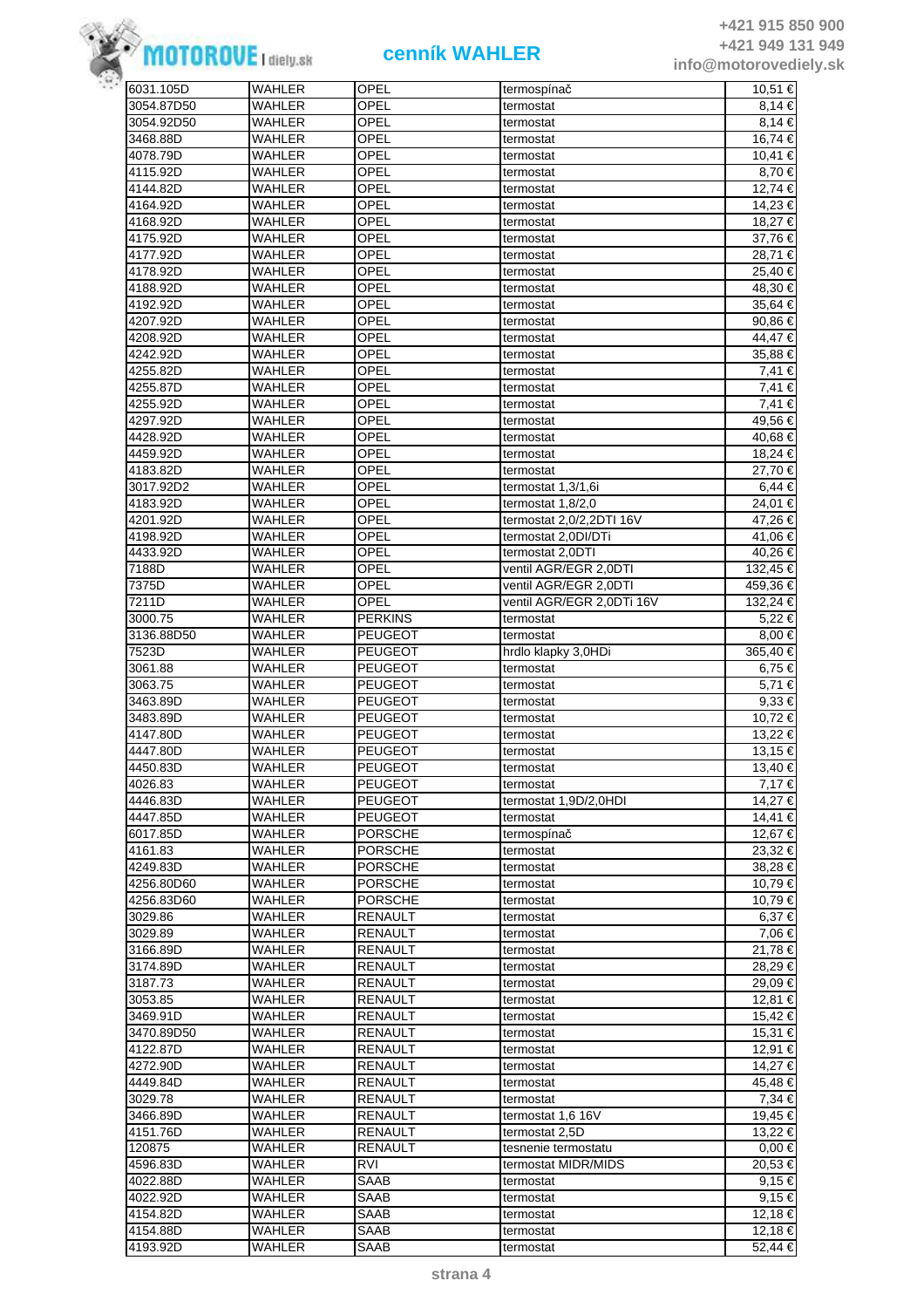

| 4530.80   | WAHLER        | <b>SAURER</b>   | termostat                  | 43,81 €    |
|-----------|---------------|-----------------|----------------------------|------------|
| 4224.75D  | <b>WAHLER</b> | <b>SCANIA</b>   | termostat                  | 71,34 €    |
| 4223.83D  | WAHLER        | <b>SCANIA</b>   | termostat DC/DSC           | 44,89 €    |
| 4224.80D  | WAHLER        | <b>SCANIA</b>   | termostat DC/DSC           | 69,25 €    |
| 4520.80D  | WAHLER        | <b>SCANIA</b>   | termostat DS 11/14         | 18,44 €    |
| 4619.82   | WAHLER        | <b>SCANIA</b>   | termostat TD/THD           | 26,45 €    |
|           |               |                 |                            |            |
| 3361.87D  | WAHLER        | SEAT            | termostat                  | 16,70 €    |
| 7529D     | WAHLER        | <b>SEAT</b>     | ventil AGR/EGR 2,0TDI      | 180,09 €   |
| 3142.90D  | <b>WAHLER</b> | <b>SMART</b>    | termostat                  | 34,00 €    |
| 3146.90D  | <b>WAHLER</b> | <b>SMART</b>    | termostat 0,8CDi           | 34,31 €    |
| 4379.87   | WAHLER        | <b>STEYR</b>    | termostat                  | 53,59 €    |
|           |               |                 |                            |            |
| 4368.87   | WAHLER        | <b>STEYR</b>    | termostat                  | 63,68 €    |
| 4663.80/1 | WAHLER        | <b>STEYR</b>    | termostat                  | 194,88 €   |
| 3328.82   | WAHLER        | <b>SUBARU</b>   | termostat                  | $0.00 \in$ |
| 3000.83   | WAHLER        | <b>SUZUKI</b>   | termostat                  | 5,88€      |
| 3044.80   | WAHLER        | <b>SUZUKI</b>   | termostat                  | 6,58€      |
| 3029.83   | WAHLER        | ŠKODA           | termostat Š-100/110        |            |
|           |               |                 |                            | 7,76 €     |
| 3032.80   | WAHLER        | ŠKODA           | termostat Škoda 105/120    | 3,93 €     |
| 6010.88D  | <b>WAHLER</b> | ŠKODA           | termospínač 1,3 Fav.       | 8,00 €     |
| 6010.95D  | WAHLER        | ŠKODA           | termospínač 1,3 Fel.       | 8.00 €     |
| 6010.75D  | WAHLER        | <b>ŠKODA</b>    | termospínač S-105/120      | 6,79€      |
| 6010.92D  | WAHLER        | ŠKODA           | termospínač Š-105/120      | 8,00 €     |
|           |               |                 |                            |            |
| 3032.88   | WAHLER        | <b>SKODA</b>    | termostat Fav./Fel.        | 3,93 €     |
| 6039.95D  | WAHLER        | ŠKODA-VW        | termospínač                | 10,93€     |
| 6037.95D  | WAHLER        | SKODA-VW        | termospínač 1,6 Oct./75kW  | 12,42 €    |
| 3167.83D  | WAHLER        | SKODA-VW        | termostat 1,4 16V          | 13,22 €    |
| 4264.87D  | WAHLER        | SKODA-VW        | termostat 1,4/1,9TDI       | 9,74 €     |
|           | <b>WAHLER</b> | ŠKODA-VW        |                            |            |
| 3141.87D  |               |                 | termostat 1,6/1,8/2,0 Oct. | 16,53 €    |
| 4253.87D  | WAHLER        | ŠKODA-VW        | termostat 1,9D             | 8,53 €     |
| 4820.87D  | WAHLER        | <b>SKODA-VW</b> | termostat 2,0TDI           | 14,02 €    |
| 3472.87D  | WAHLER        | SKODA-VW        | termostat 2,0TDI/Oct.      | 13,57 €    |
| 4274.87D  | WAHLER        | SKODA-VW        | termostat 2,5TDI           | 15,14 €    |
| 4274.92D  | WAHLER        | SKODA-VW        | termostat 2,8 V6           | 16,60 €    |
|           |               |                 |                            |            |
| 3143.87D  | WAHLER        | SKODA-VW        | termostat Fab./Oct.        | 13,22 €    |
| 7241D     | WAHLER        | ŠKODA-VW        | ventil AGR/EGR             | 152,77 €   |
| 7293D     | <b>WAHLER</b> | ŠKODA-VW        | ventil AGR/EGR             | 127,79 €   |
| 7271D     | <b>WAHLER</b> | ŠKODA-VW        | ventil AGR/EGR 1,4TDI      | 124,03 €   |
| 7283D     | WAHLER        | SKODA-VW        | ventil AGR/EGR 1,9TDI      | 119,71 €   |
|           |               |                 |                            |            |
| 7371D     | WAHLER        | <b>SKODA-VW</b> | ventil AGR/EGR 1,9TDI      | 163,21 €   |
| 7372D     | <b>WAHLER</b> | ŠKODA-VW        | ventil AGR/EGR 1,9TDI      | 167,39 €   |
| 7451D     | <b>WAHLER</b> | ŠKODA-VW        | ventil AGR/EGR 1,9TDI      | 139,90 €   |
| 7327D     | <b>WAHLER</b> | ŠKODA-VW        | ventil AGR/EGR 1.9TDI RS   | 139,90 €   |
| 7496D     | WAHLER        | SKODA-VW        | ventil AGR/EGR 2,0TDI      | 80,39 €    |
|           |               |                 |                            |            |
| 6017.95D  | WAHLER        | SKODA-VW        | termospínač                | 12,67 €    |
| 4026.89   | WAHLER        | <b>TALBOT</b>   | termostat                  | 7,17€      |
| 3119.82D5 | <b>WAHLER</b> | TOYOTA          | termostat                  | 6,86€      |
| 3119.88   | WAHLER        | TOYOTA          | termostat                  | 6,12€      |
| 3477.88D  | WAHLER        | TOYOTA          | termostat                  | 15,76 €    |
|           |               |                 |                            |            |
| 4103.82   | WAHLER        | <b>TOYOTA</b>   | termostat                  | 13,33 €    |
| 4480.82D  | <b>WAHLER</b> | <b>TOYOTA</b>   | termostat                  | 20,71 €    |
| 3119.88D5 | WAHLER        | <b>TOYOTA</b>   | termostat 1,6              | 6,86€      |
| 4038.81D  | WAHLER        | <b>VOLVO</b>    | termostat TD/THD           | 11,83 €    |
| 4038.76D  | WAHLER        | VOLVO           | termostat                  | 11,83 €    |
| 4089.82D  | WAHLER        | VOLVO           | termostat                  | 13,02 €    |
|           |               | <b>VOLVO</b>    |                            |            |
| 4089.87D  | WAHLER        |                 | termostat                  | 13,02 €    |
| 4089.92D  | WAHLER        | <b>VOLVO</b>    | termostat                  | 13,02 €    |
| 4206.90D  | WAHLER        | <b>VOLVO</b>    | termostat                  | 28,19€     |
| 4816.90D  | WAHLER        | <b>VOLVO</b>    | termostat                  | 108,85 €   |
| 4817.90D  | WAHLER        | <b>VOLVO</b>    | termostat                  | 108,85 €   |
| 6037.81D  | WAHLER        | VW              | termospínač                | 12,42 €    |
|           |               |                 |                            |            |
| 6087.87D  | WAHLER        | VW              | termospínač                | 16,56 €    |
| 3091.92D  | WAHLER        | VW              | termostat                  | 7,86 €     |
| 4123.80D  | WAHLER        | VW              | termostat                  | 12,53 €    |
| 4256.80D  | WAHLER        | VW              | termostat                  | 7,48€      |
| 4264.84D  | WAHLER        | VW              | termostat                  | 8,77 €     |
|           |               |                 |                            |            |
| 4455.80D  | WAHLER        | VW              | termostat                  | 26,31 €    |
| 4814.92D  | WAHLER        | VW              | termostat                  | 49,17 €    |
| 3145.79D  | WAHLER        | VW              | termostat 2,8TDI           | 67,44 €    |
| 7301D     | WAHLER        | VW              | ventil AGR/EGR 1,4TDI      | 177,90 €   |
| 7223D     | WAHLER        | VW              | ventil AGR/EGR 2,5TDI      | 206,02 €   |
|           |               |                 |                            |            |
| 7649D     | WAHLER        | VW              | ventil AGR/EGR 2,5TDi      | 172,96 €   |